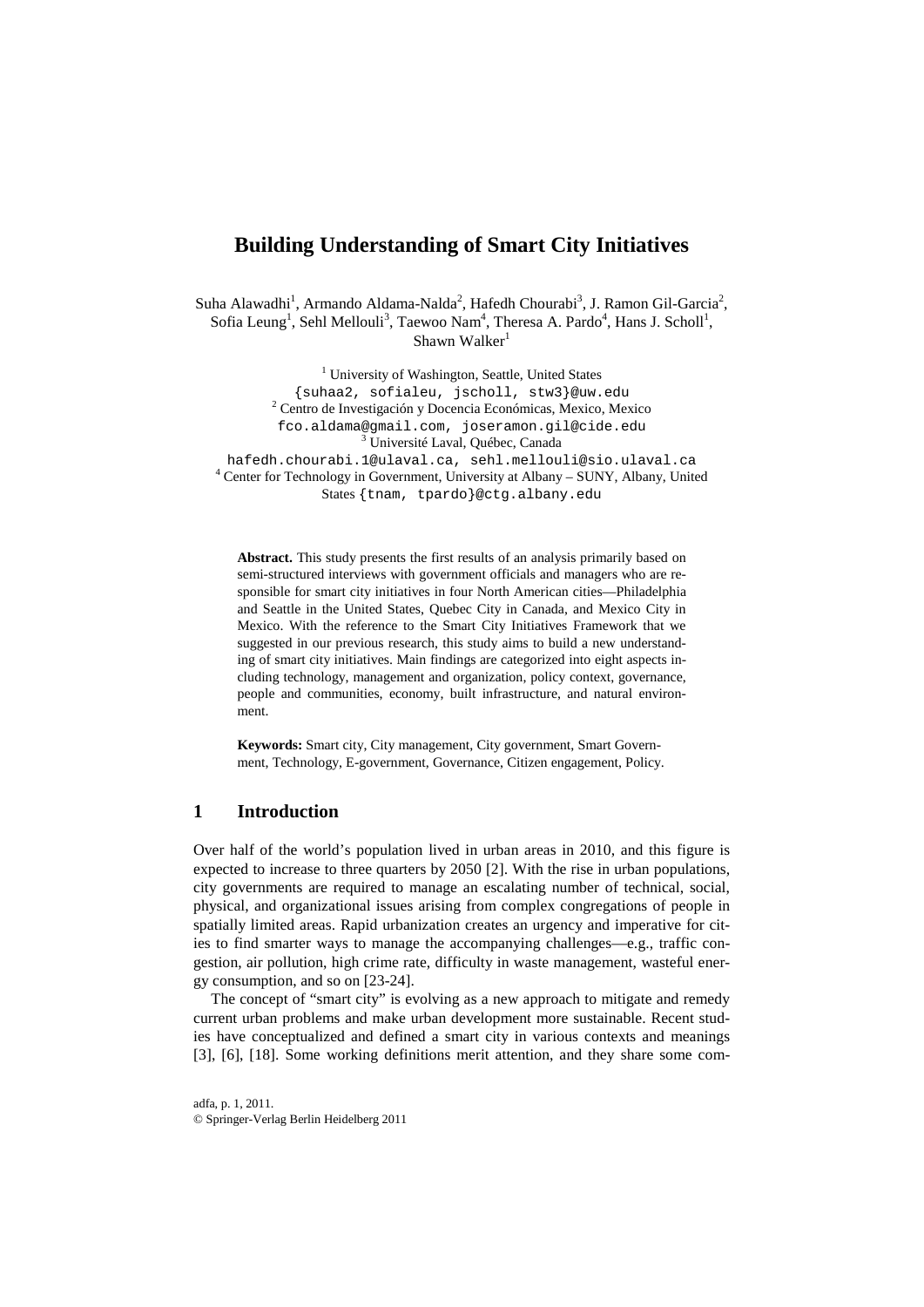monalities in definitional elements. Washburn et al. [27] emphasized technology by defining a smart city as "the use of smart computing technologies to make the critical infrastructure components and services of a city––which include city administration, education, healthcare, public safety, real estate, transportation, and utilities––more intelligent, interconnected, and efficient" (p. 2). The definition made by Anavitarte and Tratz-Ryan [1] also underscores the role of information and communication technologies (ICTs) by defining it as "an urban area functioning and articulated by modern information and communication technologies in its various verticals, providing ongoing efficient services to its population." The definition from the Natural Resources Defense Council (smartercities.nrdc.org)—"a city striving to make itself smarter (more efficient, sustainable, equitable, and livable)"—includes the meanings of smartness in urban context. There is a definition that indicates domains of urban smartness. According to Giffinger et al. [12], a smart city denotes "a city well performing in a forward-looking way in economy, people, governance, mobility, environment, and living, built on the smart combination of endowments and activities of self-decisive, independent and aware citizens." In sum, the comprehensive definitional elements include the role of technologies, the meanings underlying a city's smartness, and a set of components representing the smartness of a city.

Another definition views a smart city from a different angle. Caragliu et al. [5] claim that a city is smart "when investments in human and social capital and traditional (transport) and modern (ICT) communication infrastructure fuel sustainable economic growth and a high quality of life, with a wise management of natural resources, through participatory governance" (p. 70). Their claim highlights the role of smart city initiatives by stressing where a city should invest (human and social capital, traditional and modern communication infrastructure) and how it becomes smarter (wise management of natural resources, participatory governance).

This view allows us to recognize a gap in the current discussions of smart cities. While an increasing number of studies and practical reports explore desirable properties of a smart city [3], [7-9], [12-13], [16-18], [27] and cases of self-labeled "smart" (or dubbed with other equivalent progressive terms such as intelligent and innovative) cities [2], [4], [19], [25], little research purports to develop a systematic understanding of smart city initiatives that make a city smarter. We have identified this research gap and developed a preliminary framework for helping understand smart city initiatives. The Smart City Initiatives Framework included in Chourabi et al.'s [6] paper is a product of the authors' joint efforts to understand city government-driven initiatives to make a city more efficient, effective, attractive, competitive, sustainable, equitable, and livable. In that paper, we derived eight core pillars of smart city initiatives from a wide array of conceptual and empirical studies in the disciplinary background of egovernment, public administration, and information science. The eight categories the preliminary framework suggests include technology, management and organization, policy, governance, people and communities, economy, built infrastructure, and natural environment.

With the reference to the Smart City Initiatives Framework [6], this paper aims to build an understanding of smart city initiatives through a case study of four cities in North America—Philadelphia and Seattle in the United States, Quebec City in Cana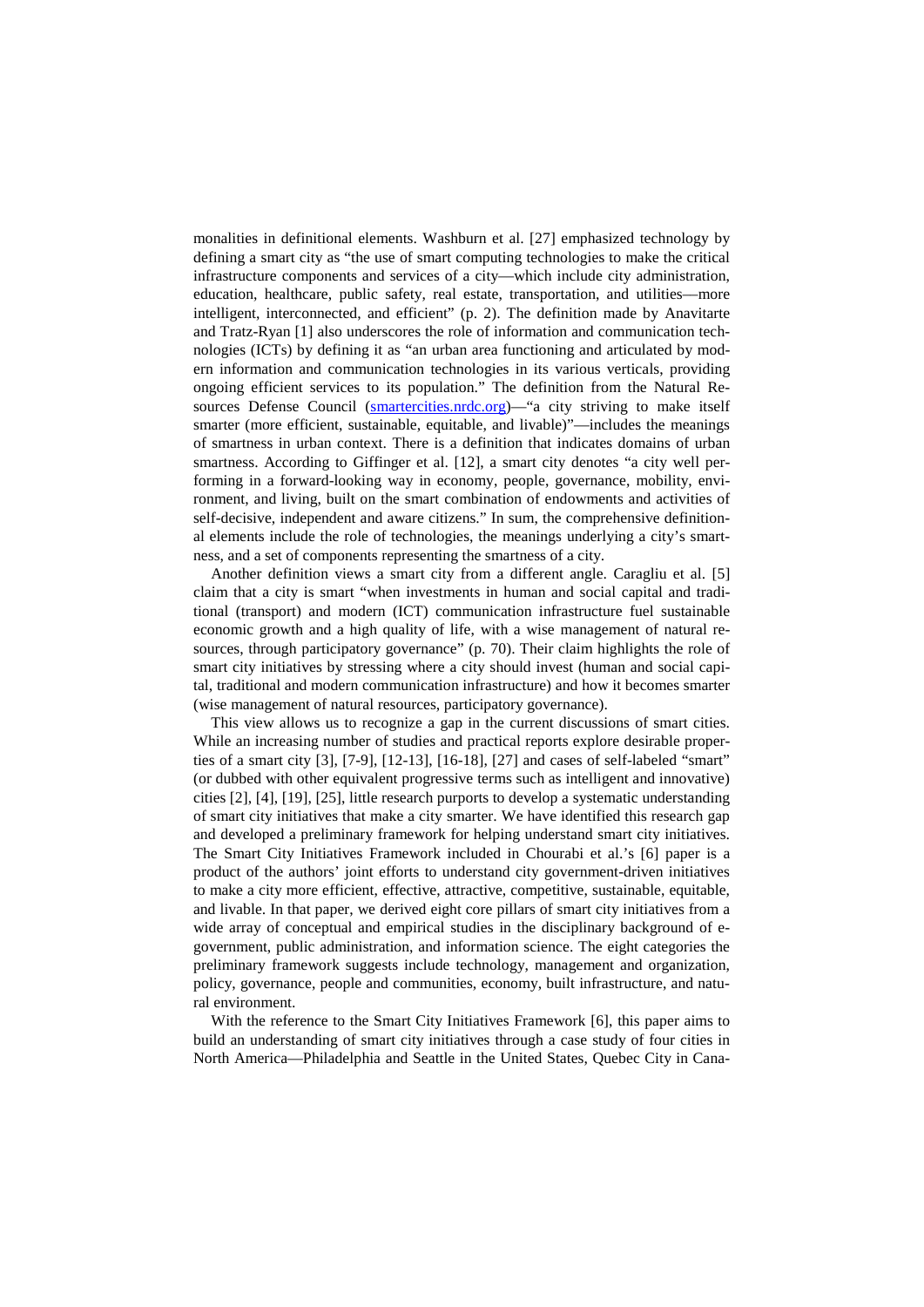da, and Mexico City in Mexico. We also try filling the gap between growing attention to a smart city itself and relatively little research of smart city initiatives. We expect this empirical research to make a first-of-a-kind contribution to systematic understanding of smart city initiatives. In this paper, we do not compare smart city initiatives between our cases, instead we suggest a comprehensive understanding of smart city initiatives. To build this understanding we conducted semi-structured interviews with government officials and managers with responsibilities for smart city initiatives in the four cities selected. We analyzed documents and the qualitative data from the interviews with respect to the eight components of the Smart City Initiatives Framework. In this paper we present new understanding of smart city initiatives in terms of insights and lessons learned to-date from this multi-case study.

The remainder of this paper is organized as follows. The next section provides an overview of the Smart City Initiative Framework as a lens to see smart city initiatives. The subsequent section describes the method of data collection and the multiple cases we focus on. Then the following section reports the findings from the first-round analysis of the data. The final section addresses future research and presents concluding remarks.

## **2 Understanding Smart City Initiatives**

We suggested an integrative framework to understand smart city initiatives in our previous paper [6]. The eight components included in the framework are derived from the exploration of a wide and extensive array of literature from various research fields such as e-government, local government administration and management, and information systems. Figure 1 illustrates the framework.



**Fig. 1.** Smart City Initiatives Framework (Source: Chourabi et al., 2012)

This set of factors can help understand differences in smart city initiatives implemented in different contexts and for different purposes. The framework also helps explain the relationships and influences between these factors and smart city initiatives. As illustrated in the framework, all factors have a two-way impact on smart city initia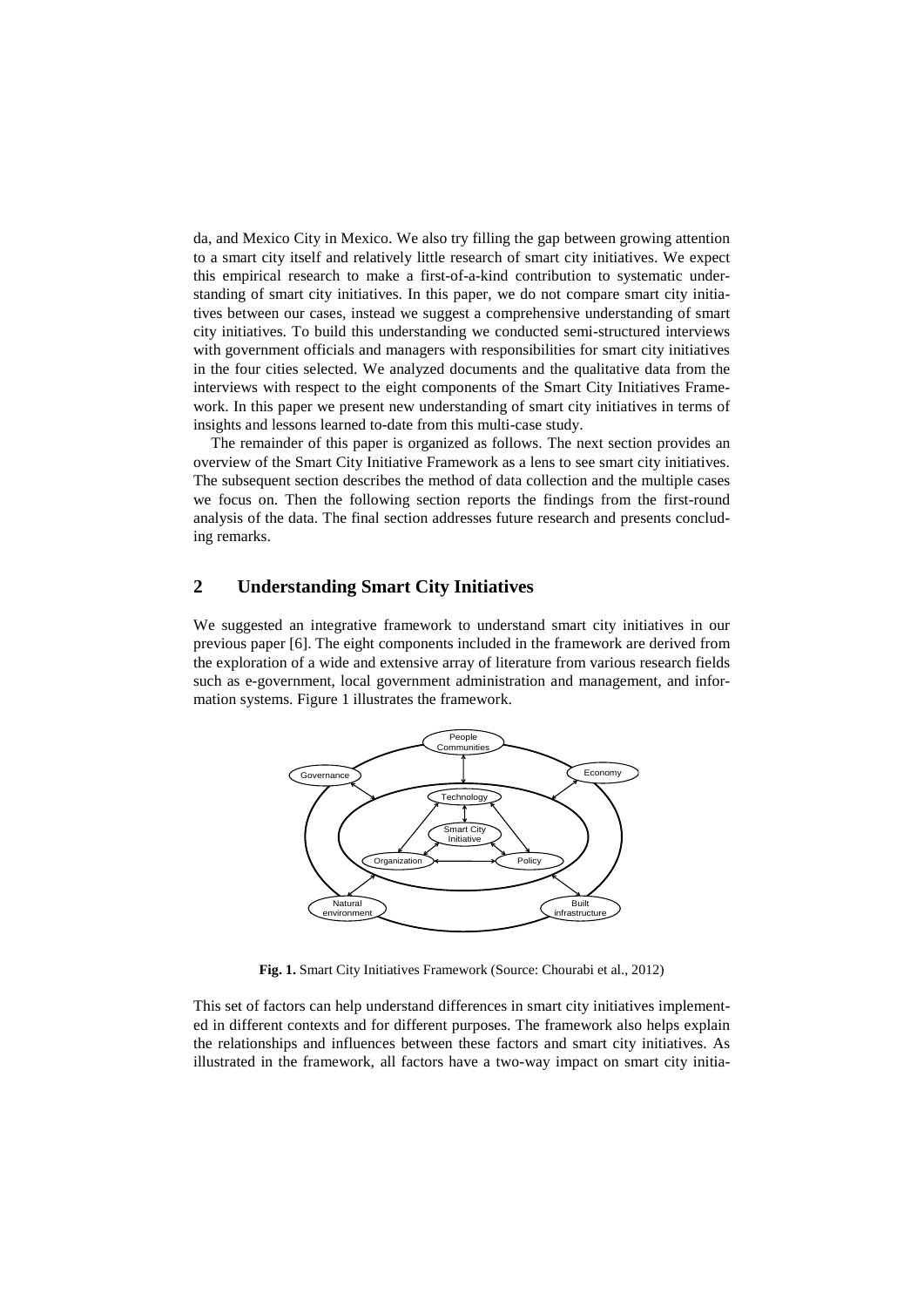tives. The framework also reflects the differentiated levels of the impact. Three core factors (technology, management and organization, and policy) shape and form smart city initiatives. As well, smart city initiatives may lead to some change in the three factors. Smart city initiatives have a significant impact on various sides of a smart city (governance, people and communities, economy, natural environment, and built infrastructure). These are not only the aspects of outcomes made by smart city initiatives, but the components as contexts and conditions of localities also shape the characteristics of smart city initiatives.

Technology is considered one of core components of a smart city in practical research [7-9], [12-13], [27]. ICTs are a key driver of smart city initiatives [18]. Egovernment research offers knowledge of technology-related challenges government projects usually face. For example, Ebrahim and Irani's [10] study of e-government adoption highlighted the challenges in using technologies for e-government projects. Notably, the lack of IT skills and (cross-) organizational (cultural and political) challenges are identified as main technological challenges instead of technical concerns.

Managerial and organizational factors do not draw much from smart city research, but instead the factors have been discussed in the extensive literature on egovernment and IT projects. Smart city initiatives may differ from general egovernment initiatives in the light of their specific focus on localities and strategic goals for making cities smarter. However, our previous paper [6] suggested many commonalities between e-government or public sector IT projects and smart city initiatives. Gil-Garcia and Pardo's [14] research is worthy of attention. Managerial and organizational factors that influence e-government projects broadly comprise project size, managers' attitudes and behavior, organizational diversity, alignment of organizational goals, multiple goals, compliance to change, and perceived turf.

Policy context is important to understanding smart city initiatives. Nam and Pardo [24] consider a smart city as innovation in policy and management as much as in technology. In the Smart City Initiatives Framework, the policy context comprises political components (the form of a city government, mayor-council and councilmanager type, and the relationships among key players such as mayor or city manager, council, and related agencies) and institutional components (law, regulation, code, and intergovernmental agreement). According to Mauher and Smokvina [21], transformation from an ordinary (non-smart) to a smart city entails the interaction of technological components with political and institutional components.

There is an increasing need for better governance to manage initiatives or projects to make a city smart [15]. Some studies identify the importance of governance for a smart city in various contexts. According to Johnston and Hansen [20], smart governance involves the implementation of processes with constituents who exchange information in accordance with rules and standards. Mooij [22] emphasized a smart governance infrastructure that should be accountable, responsive, and transparent. Odendaal's [25] case study found smart governance promotes collaboration, data exchange, service integration and communication. Giffinger et al.'s [12] model to assess European mid-sized smart cities views smart governance as a core of smart cities. In their model, smart governance represents citizen participation and transparent processes. Scholl et al. [26] identified stakeholder relations as one of critical gov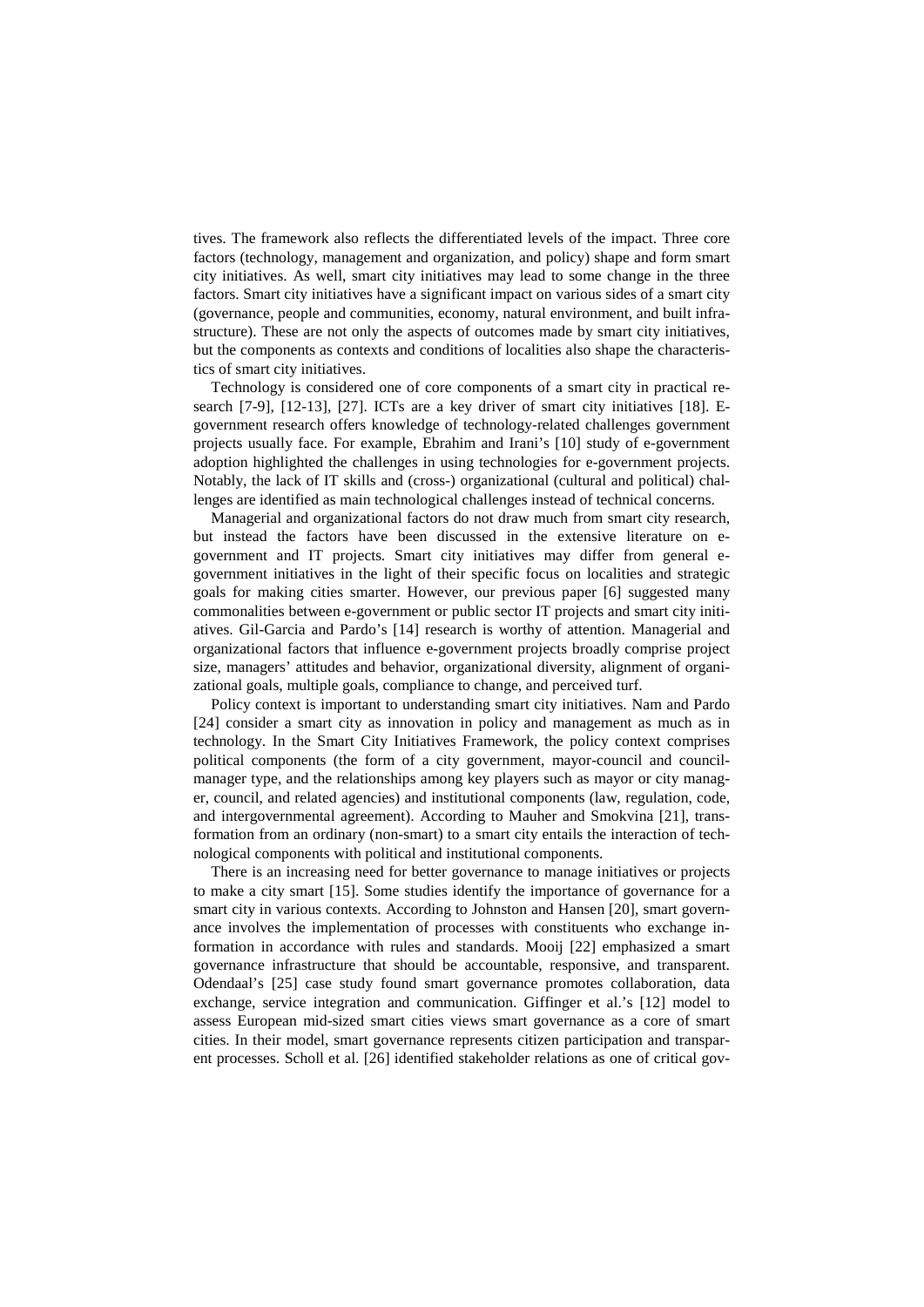ernance factors to determine success and failure of e-government projects. The "stakeholder relations" factor includes the ability to cooperate among stakeholders, support of leadership, structure of alliances and working under different jurisdictions.

The Smart City Initiatives Framework includes four other components. The framework emphasizes both people and communities, because it is critical to refer to the members of a city, not only as individuals but also as communities, groups, and segments of the whole population that have their own wants and needs [6]. Regarding the importance of people and communities, social and human capital is considered a core component of a smart city [12]. Smart city initiatives welcome residents to participate in the governance and management of a city. Urban economy is a major driver of smart city initiatives, and economic competitiveness is one of important properties of a smart city [7-9], [12]. In turn, economic outcomes of smart city initiatives include business creation, job creation, talent attraction, workforce development, and retention, and improvement in productivity. In addition, smart city initiatives are forward-looking in terms of preserving and protecting the natural environment and improving and leveraging the built infrastructure [16]. Thus, smart city initiatives have an impact on environment-friendly development, sustainability, and livability of a city.

### **3 Method**

This paper focuses on four cities in North America: Philadelphia and Seattle in the United States, Quebec City in Canada, and Mexico City in Mexico. These cities are making critical efforts—through a variety of initiatives—to become smarter and more innovative. The cities range widely in terms of many conditions such as population, demographics, economy, and location, and thus smart city initiatives reflect differences in contexts and conditions around the cities' efforts toward becoming smarter. This study selects the four cities as research cases, but the unit of observation is a smart city initiative. The selection of cities and initiatives as cases for empirical research follows an information-oriented (not random but rather purposive) approach. Flyvbjerg [11] suggests four information-oriented strategies for case selection in qualitative case research: extreme/deviant case selection, maximum variation case selection, critical case selection, and paradigmatic case selection. This study is characterized as critical case selection, of which the logic is "if this is (not) valid for the case, then it applies to all (no) cases" [11, p.230]. The critical case selection approach allows for the collection of information that permits logical deductions. For this research, the four cities are used as selected cases for logical deduction.

Interviews, based on the Smart City Initiatives Framework, were used to qualitatively understand concepts and factors that characterize smart city initiatives. We conducted semi-structured interviews with individuals who are responsible for projects and initiatives underway in each of the four cities. Table 1 briefly describes those initiatives. Interviewees were selected from various levels and functions, including executives (elected officials, chief executive officers, and chief information offic-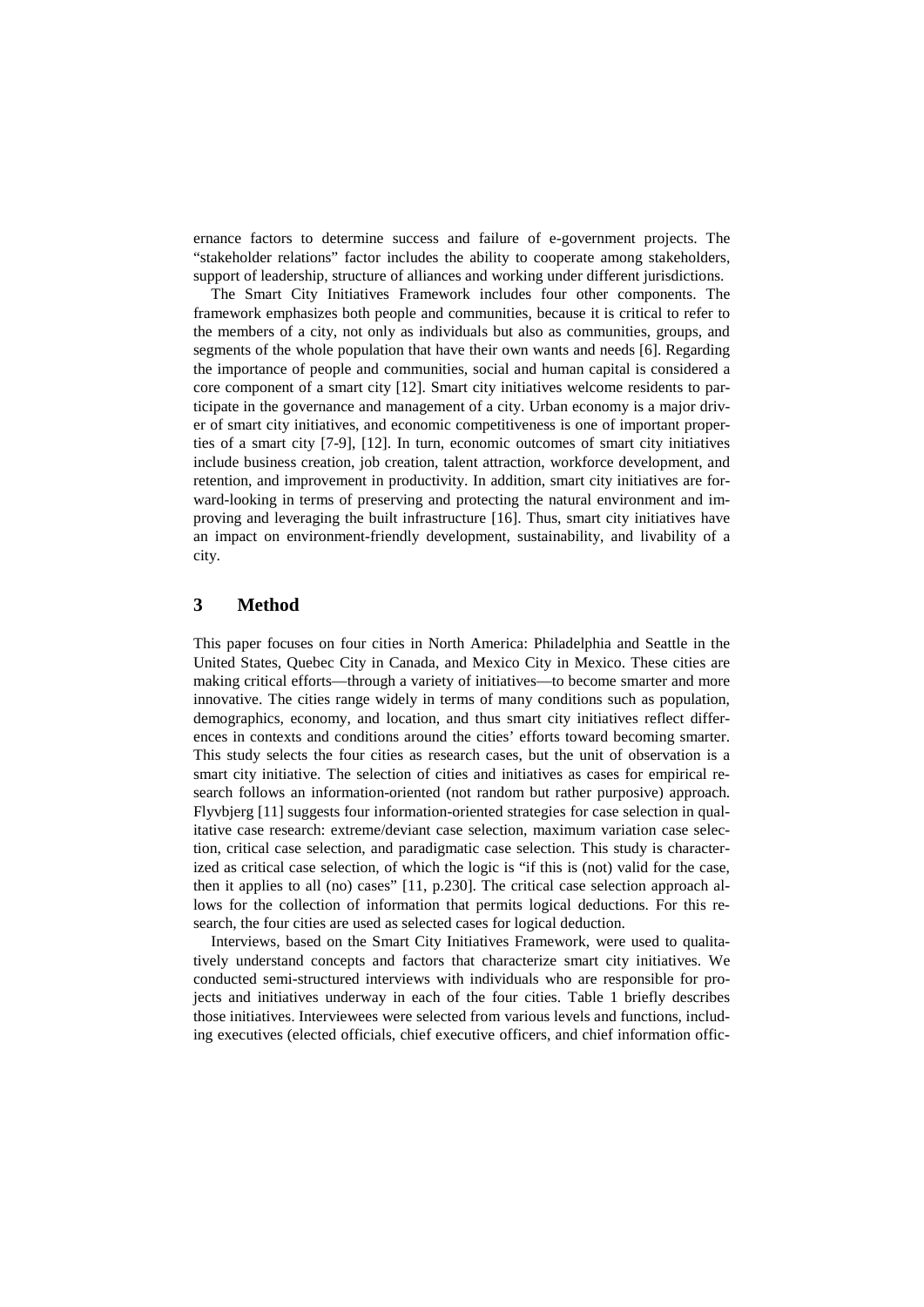ers), heads of departments or agencies that lead smart city projects or initiatives, project managers, team leaders, and technical experts.

**Table 1.** Selected Cities and Smart City Initiatives

| <b>Cities</b> | <b>Smart city initiatives</b>                                                                                                                                                                                                                                                                                                                                                                                                                                                                                                                                                                                                                                                                                                                                                                                                                                                  |
|---------------|--------------------------------------------------------------------------------------------------------------------------------------------------------------------------------------------------------------------------------------------------------------------------------------------------------------------------------------------------------------------------------------------------------------------------------------------------------------------------------------------------------------------------------------------------------------------------------------------------------------------------------------------------------------------------------------------------------------------------------------------------------------------------------------------------------------------------------------------------------------------------------|
| Philadelphia  | Philly311: receiving non-emergency service and information requests<br>$\bullet$                                                                                                                                                                                                                                                                                                                                                                                                                                                                                                                                                                                                                                                                                                                                                                                               |
|               | PhillyRising: revitalizing distressed neighborhoods<br>$\bullet$                                                                                                                                                                                                                                                                                                                                                                                                                                                                                                                                                                                                                                                                                                                                                                                                               |
|               | $\bullet$<br>PhillyStat: meetings to review operation and strategic performance                                                                                                                                                                                                                                                                                                                                                                                                                                                                                                                                                                                                                                                                                                                                                                                                |
| Seattle       | $\bullet$<br>Seattle.gov portal with 20+ language support<br>data.seatle.gov (open data, open government)<br>٠<br><b>Community Technology Planner</b><br>$\bullet$<br>Equitable Justice Delivery System<br>$\bullet$<br><b>Communities Online</b><br>٠<br>Puget Sound-Off<br>٠<br>Smart Grid<br>$\bullet$<br>$\bullet$<br>Automated Metering Infrastructure<br>Pacific Northwest Regional Demonstration Project<br>$\bullet$<br>$\bullet$<br>Fiber to the premise<br>$\bullet$<br>GigU<br>$\bullet$<br><b>Customer Relationship Model</b><br>Supervisory Control and Data Acquisition (SCADA)<br>$\bullet$<br>Drainage and Waste Water System<br>$\bullet$<br>Rain Watch Program<br>٠<br>Field Operations Management System (FOMS)<br>٠<br><b>Common Operating Picture</b><br>IT Cloud<br>٠<br>Electronic Plan Review System<br>Digital Evidence Management System (DEMS)<br>٠ |
|               |                                                                                                                                                                                                                                                                                                                                                                                                                                                                                                                                                                                                                                                                                                                                                                                                                                                                                |
| Quebec City   | Zap Quebec: providing Wi-Fi internet access<br>$\bullet$<br>Text messaging service of snow cleaning information<br>$\bullet$                                                                                                                                                                                                                                                                                                                                                                                                                                                                                                                                                                                                                                                                                                                                                   |
|               | $\bullet$<br>Snow cleaning management project: providing sensors at each snow<br>cleaning machine<br>Inter-cities network: connecting with major cities (100,000 population<br>٠<br>and more) of the province of Quebec<br>Mobile homepage: developing a mobile version of the city's website<br>$\bullet$<br>Infrastructure management system: integrating different information<br>٠<br>systems to coordinate activities related to infrastructure management<br>Open data initiative: making city data open<br>Developing a new transportation plan<br>٠                                                                                                                                                                                                                                                                                                                    |
| Mexico City   | $\bullet$<br>AngelNet                                                                                                                                                                                                                                                                                                                                                                                                                                                                                                                                                                                                                                                                                                                                                                                                                                                          |

Through 39 individual and group interviews across the four cities in the second half of 2011 and the first quarter of 2012, we met and interviewed a total of 87 people. Interviews took place at their work site, and each session lasted approximately an hour. We used the interview protocol that we have jointly developed for the multina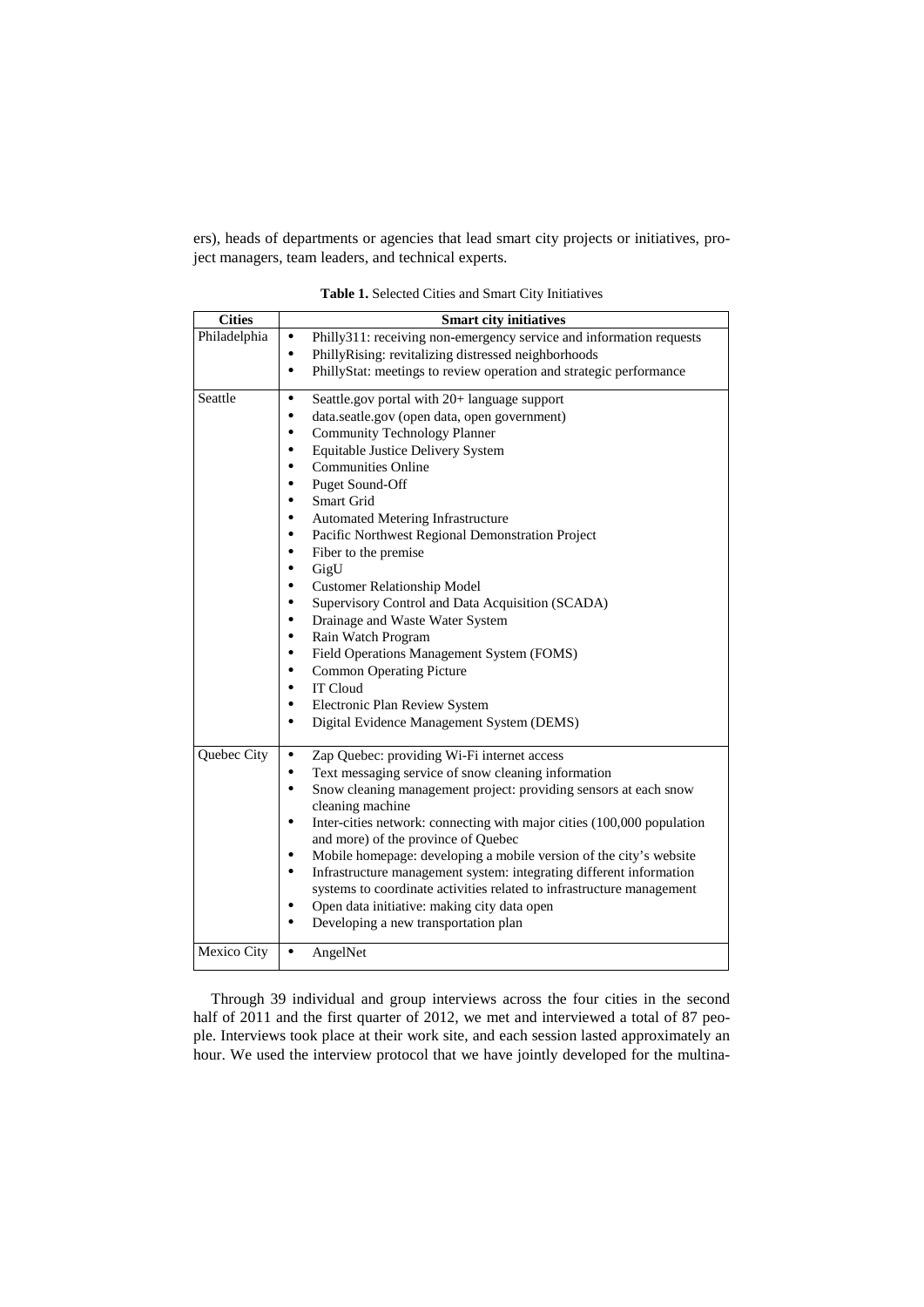tional research project, titled "Smart Cities and Service Integration." To ensure accuracy of data and minimize recall biases, all interviews were recorded and transcribed. Interview transcripts in Quebec City (French) and Mexico City (Spanish) were translated in English. We analyzed the interview data following an inductive logic approach and using grounded theory techniques. Using text coding and analysis tools (Atlas-ti, Dedoose), we systematically coded and analyzed the transcripts in an iterative process. The results of the analysis are presented without any identifiable personal information of individual interviewees and also without any identifiable information related to cities and initiatives. Table 2 lists the high-level interview questions while the actual interview protocol included a sizable number of sub-questions and items for probing. The interview questions are categorized into the components included in the Smart City Initiatives Framework.

| <b>Categories</b>         | <b>Interview questions</b>                                                                  |
|---------------------------|---------------------------------------------------------------------------------------------|
| Description of            | • How did the initiative start?                                                             |
| initiatives               | • What are the main goals of the initiative?                                                |
|                           | • What organizations are involved and how?                                                  |
| Technology                | • How are technologies being used for the initiative?                                       |
|                           | • What are the barriers or challenges to using technologies for the initia-<br>tive?        |
| Management                | • How is the initiative organized and managed?                                              |
| and<br>organization       | • What organizational challenges is the initiative facing in achieving its ob-<br>jectives? |
|                           | • How are those challenges being overcome?                                                  |
| Policy                    | • What is the relationship between the initiative and the policy environ-<br>ment?          |
| Governance                | • How is the initiative governed?                                                           |
|                           | • What's the authority and role of staff, partners, and stakeholders?                       |
|                           | • How are citizens and other organizations involved in the initiative?                      |
| People and<br>communities | • How does the initiative affect the population and communities of the<br>city?             |
| Economy                   | • What is the relationship between the initiative and the economy of the<br>city?           |
| <b>Built</b>              | • What is the relationship between the initiative and the built infrastructure              |
| infrastructure            | such as roads, bridges, power grid, water systems, etc?                                     |
| Natural<br>environment    | • What is the relationship between the initiative and the city's natural envi-<br>ronment?  |

**Table 2.** Interview Questions

## **4 Findings from the First-round Analysis**

This section presents findings from our first-round of analysis of documents and interviews in terms of the eight areas of the Smart Cities Initiatives Framework. The data provide insights into each of those areas. Interviewees talked more about technology, management and organization, policy context, and governance, than the other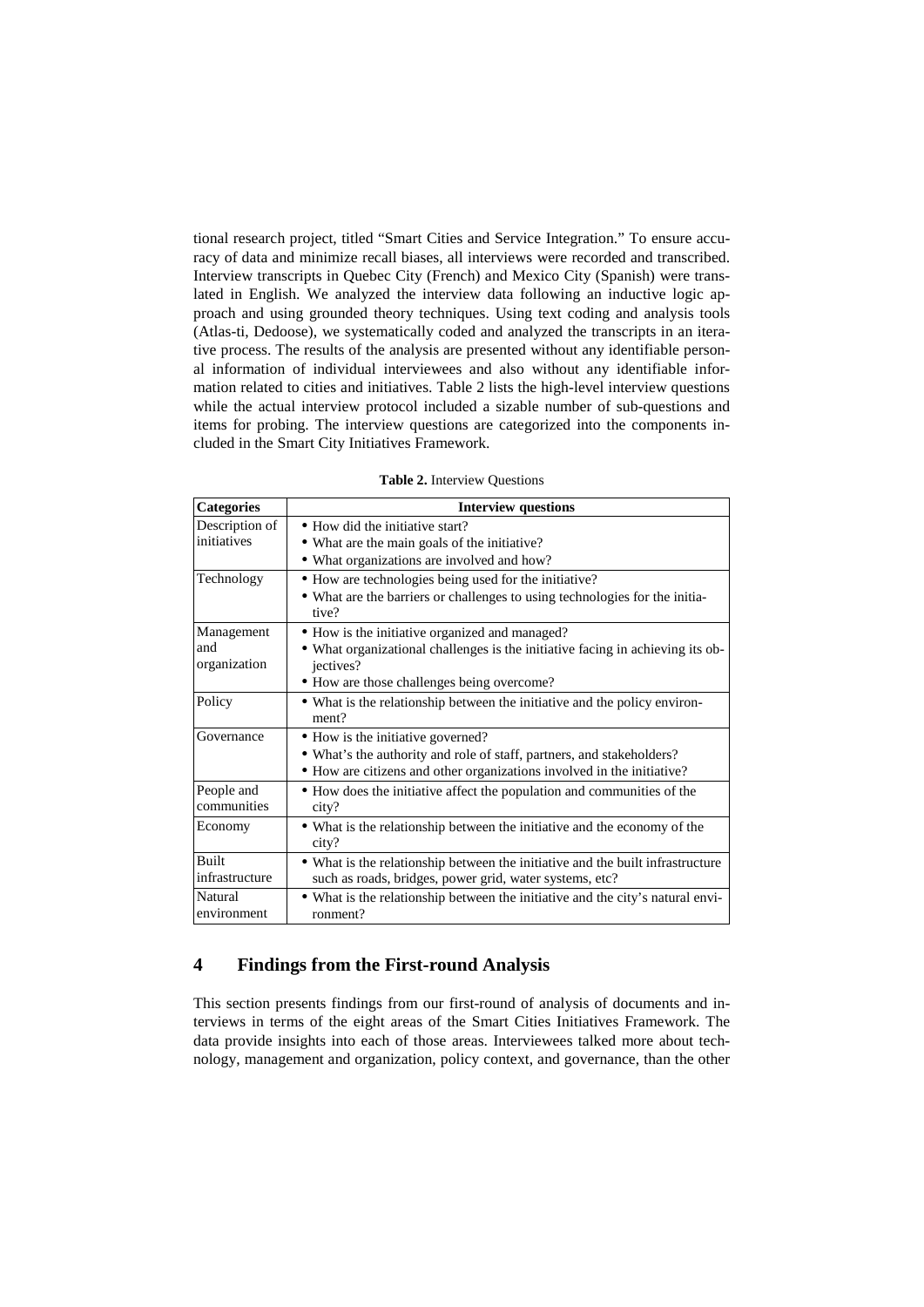areas. Those other areas are at times not directly related to the smart city initiatives that we focused on, but those initiatives have some also an impact on people and communities, economy, built infrastructure, and natural environment, and vice versa. The interviews provided evidence that smart city initiatives are influenced and shaped by technology-related factors, managerial and organizational factors, the policy context, and the governance structure.

#### **4.1 Technology**

Across the cities a range of technologies are being used to implement smart city initiatives. Interviews revealed various opportunities and challenges of using technologies. Smart city initiatives involve adopting new systems. For example, a new enterprise project management system allows a city to track the scope, schedule, budget, and the overall situations from a portfolio standpoint. Some interviewees considered a single database system for a number of different government programs as crucial to integrating and sharing information. While these technological tools are emerging as essential back office systems, social media and smart phones are drawing attention from city managers of smart city initiatives that seek to improve front lines of municipal services. For instance, social media is broadly used to engage citizens and give them an opportunity to get feedback from them. City governments' attention to smart phones as a possible way to bridge a digital divide is growing, because an increasing number of people are using the Internet via smart phones. Various mobile services through short text messaging and smart phone applications include collecting requests for municipal services and sending residents alerts of city information.

While city governments have such new opportunities from emerging technologies, traditional challenges around technologies in government still exist. All four different cities have recently experienced financially insufficient support stemming from budget constraints, which ultimately arise from the economy downturn. Some city governments lose human resource, particularly technology staff, and others miss an opportunity to update and upgrade technical systems that are pivotal to smart city initiatives. One interviewee emphasized the impact of "the right technology in the right time." Our findings bolster Ebrahim and Irani's [10] claim that technological challenges of government IT projects are mostly organizational rather than technical in nature.

### **4.2 Management and Organization**

Interviews suggest various managerial and organizational insights. Despite different organizational and interdepartmental settings across the four cities, the existence of a leading organization is common in quite a number of smart-city initiatives in our study. There are diverse organizational forms that lead a smart city initiative. One type is a committee, which has a strong authority to command and manage the initiative. In other cases, one particular city agency or department takes the lead to organize a smart city initiative. The agency or department plays an important role in linking with other related internal and external organizations and stakeholders. Another type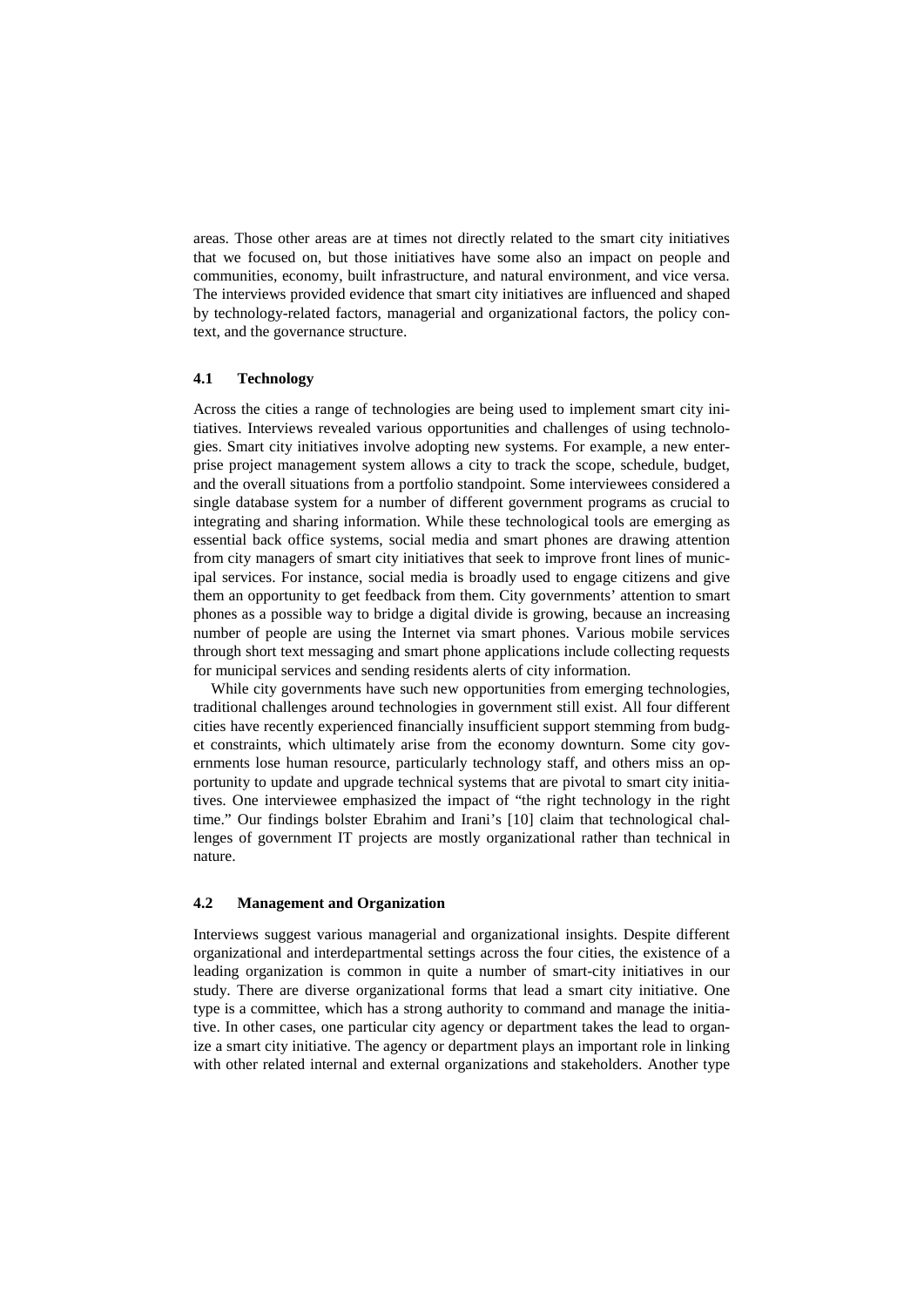appears as a collaborative structure, where any particular organization does not have a strong authority in decision making and project management.

There are some common characteristics across the various forms. The role of communication and interaction is central to managing and organizing smart city initiatives. The initiatives require interdepartmental collaboration and cooperation through sharing information, resources, and sometimes authorities. Interviewees recognize interdepartmental and interorganizational meetings as essential to proceeding smart city initiatives.

Smart city initiatives may result in change in organizational culture, and in turn cultural change in city government also may influence smart city initiatives. Many interviewees reported changes towards a more service-friendly and participative orientation in the organizational culture. The initiatives can change the way city departments do their businesses. Data and information is key to the cultural change. Public management is increasingly being driven by data and information. Public managers' decision making is informed by more accurate data that smart city initiatives provide. In addition, more data and information can open governmental internal processes to the public. For example, smart city initiatives in one city are considered an effective way to blocking corruption and favoritism. Interviewees viewed these changes consistently increase transparency, integrity, and accountability to a substantial extent.

Managers interviewed commonly stressed the role of the top management in envisioning a smart city and championing smart city initiatives. The executive support facilitates citywide and organizational commitment to the initiatives. Many interviewees also emphasized political support from elected officials.

An obvious managerial challenge indicated budgetary constraints because some initiatives have not been full-blown due to limited funding. However, interviewees viewed smart city initiatives as maintaining and even improving the quality of city services given insufficient financial support. In this sense, the practical meaning of a city's smartness refers to successfully achieving the city government's goals and objectives despite some unfavorable conditions.

### **4.3 Policy Context**

Each city has different policy contexts, but there are some shareable findings across the four cities though the findings are not necessarily representative of common characteristics of all cities studied. In one city, interdepartmental agreements are considered as policy requirements for interdepartmental workings for smart city initiatives. The mutual agreements stipulate measurable service standards.

Quite a few interviewees talked about policy directions made by the mayor or the city manager, respectively. Along with his or her strong support and championing of smart city initiatives, the mayor's policy directions shape the city's overall strategies to make it smarter. Various initiatives are formed in line with the mayor's and the incumbent administration's directions.

The mayor's political position also impacts policy directions that outline smart city initiatives. In one city, the mayor's administrative leadership does not belong to any political affiliation (independent). In other cities, the mayor's political affiliation may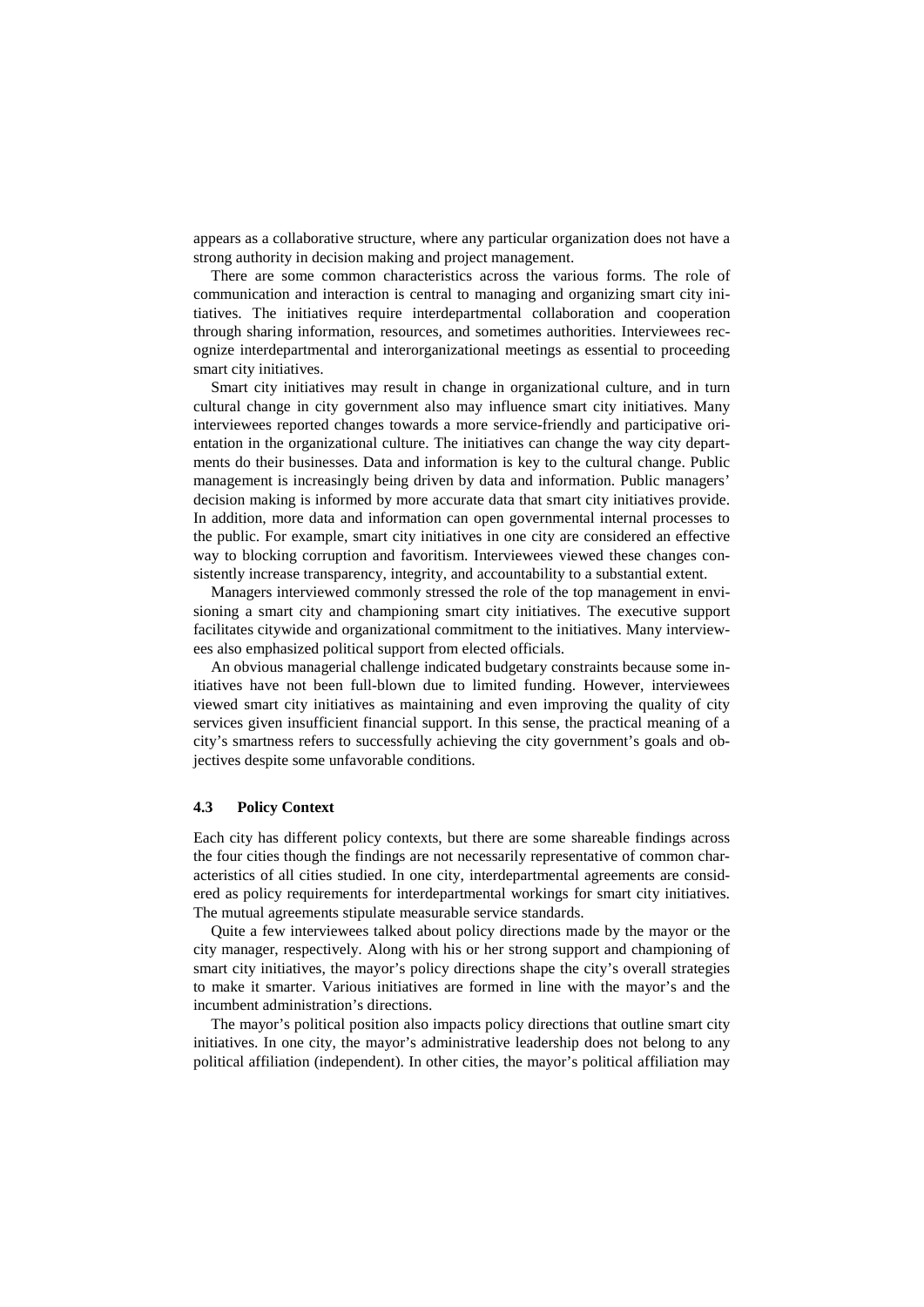be one of the reasons for strong support for government-driven smart city initiatives from the public and groups.

#### **4.4 Governance**

There are diverse models for governance and thus different types of a governance body. The cases of the four cities showed there is no uniform governance model for smart city initiatives. Governance structures are embedded in all stages of any project: starting from conception of a smart city initiative, through initiation, through design, construction, and closeout (or maintenance in permanent projects).

Participatory, hierarchical, and/or hybrid models are found in various initiatives. In one city, a steering committee has been formed by high authorities of multiple departments involving in a smart city project. The committee may support existing decisions or make a decision when the participatory structure of governance cannot reach consensus. Interviewees identified the committee system as hierarchical and effective for relatively swift decision making. In another city, there is no formal governance body for a smart city initiative, but regular interdepartmental meetings play as informal governance structure. In this case, the relationship among city departments is important to interdepartmental partnership for collaboration on their smart city initiative.

While these models represent internal (within government) governance, governance also means the interaction with external actors. Smart city initiatives often entail intersectoral as well as interagency collaboration. In addition, governments increasingly pay attention to citizen participation in decision making, monitoring city services, and providing feedback. An individual citizen and civic groups are important players in governance of smart city initiatives. Interviewees also see governance as stakeholder engagement. Since smart city initiatives are citywide movements, stakeholders of the initiatives include various actors such as governments in other jurisdictions, nonprofits, companies, schools, universities, and individual citizens.

#### **4.5 People and Communities**

Smart city initiatives in the four cities promote citizen and community engagement. One meaning of a city's smartness may be to better know citizens' wants and needs and their opinions. Many initiatives solicit their ideas and feedback on governmental efforts to make a city smart. One interviewee's comment is noteworthy: "We want to be able to use constituents as eyes and ears to tell us what's going on." Smart city initiatives are using mobile technology, social media, and other technology-enabled innovative solutions to enhance citizen participation in city governance. Community engagement changes the relationship between citizens and government. People are getting more involved in smart city initiatives because they know those initiatives have a great impact on the quality of their life.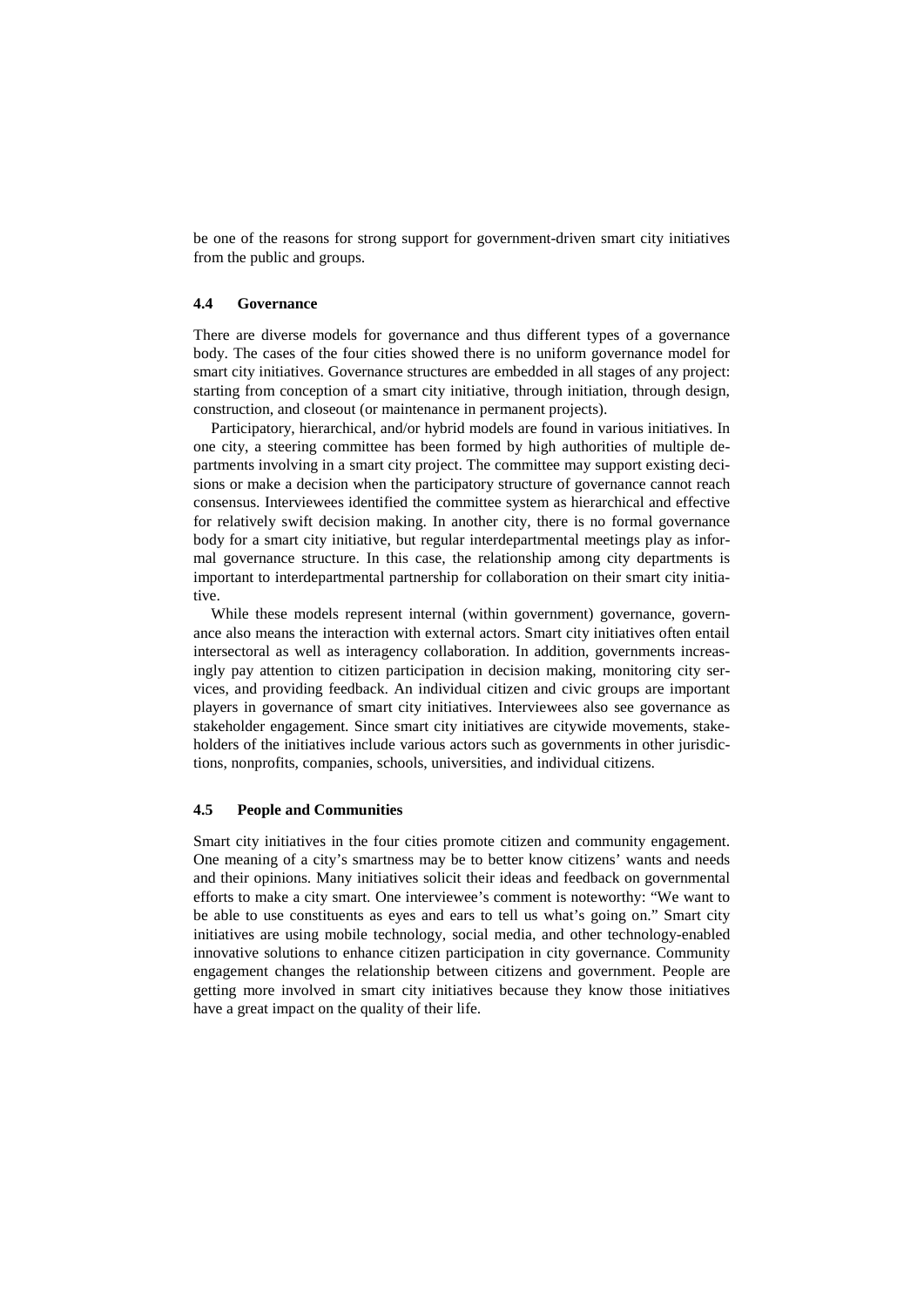#### **4.6 Economy**

Interviewees considered a smart city as a city that intelligently combines its resources to provide the best economic and social conditions. Some smart city initiatives aim at fostering economic growth and enhancing a city's competitiveness in local and global markets alike, by creating jobs and attracting skilled workforce. Smartness indicates using limited resources effectively because smart city initiatives should find more innovative ways and solutions in order to overcome economic challenges such as budget cuts and financial recession across countries. It was interesting to find that one city had looked beyond its boundaries and had actively teamed up with neighboring municipalities in order to make the entire region more competitive and attractive within the global context.

### **4.7 Built Infrastructure**

We heard more about information and communication infrastructures than other physical infrastructures. Interviewees said IT infrastructures enable and facilitate various smart city initiatives. These information and communication infrastructures create capacity to deliver city services seamlessly to residents and businesses. In turn, some smart city initiatives aim to develop and further improve those infrastructures. As a case in point, in one city multi-agency efforts were underway to help build a smart power grid, which is capable of dramatically reducing the loss of energy and making the smart management of the entire power grid and its various sub-grids as well as individual buildings and households a reality.

### **4.8 Natural Environment**

Interviewees had some opinions about conservation and sustainable development of the natural environment to ultimately improve the quality of life and create conditions as a livable city. The smart city initiatives that interviewees involve do not directly address issues of the natural environment, but some interviewees mentioned the impact of those initiatives on the natural environment as a larger context of a space for living. Cities are being socially responsible and striving to make various options available in order to be able to remain green and environmentally sustainable. Energy saving and environment protection are a tag for smartness in one city. A greener city or go green is included in the cities' strategic goals. Table 3 summarizes the findings discussed up to this point.

| <b>Categories</b> | <b>Main findings</b>                                                                                                                                                                                                          |
|-------------------|-------------------------------------------------------------------------------------------------------------------------------------------------------------------------------------------------------------------------------|
| Technology        | • New technologies for back office functions are used for the initiatives.<br>• Social media and smart phone are increasingly used for the initiatives.<br>• The lack of staff and budgetary constraints are main challenges. |
| Management<br>and | • The role of a leading organization is essential to the initiatives.<br>• Managing the initiatives involves interdepartmental collaboration.                                                                                 |

**Table 3.** Main Findings from the Interviews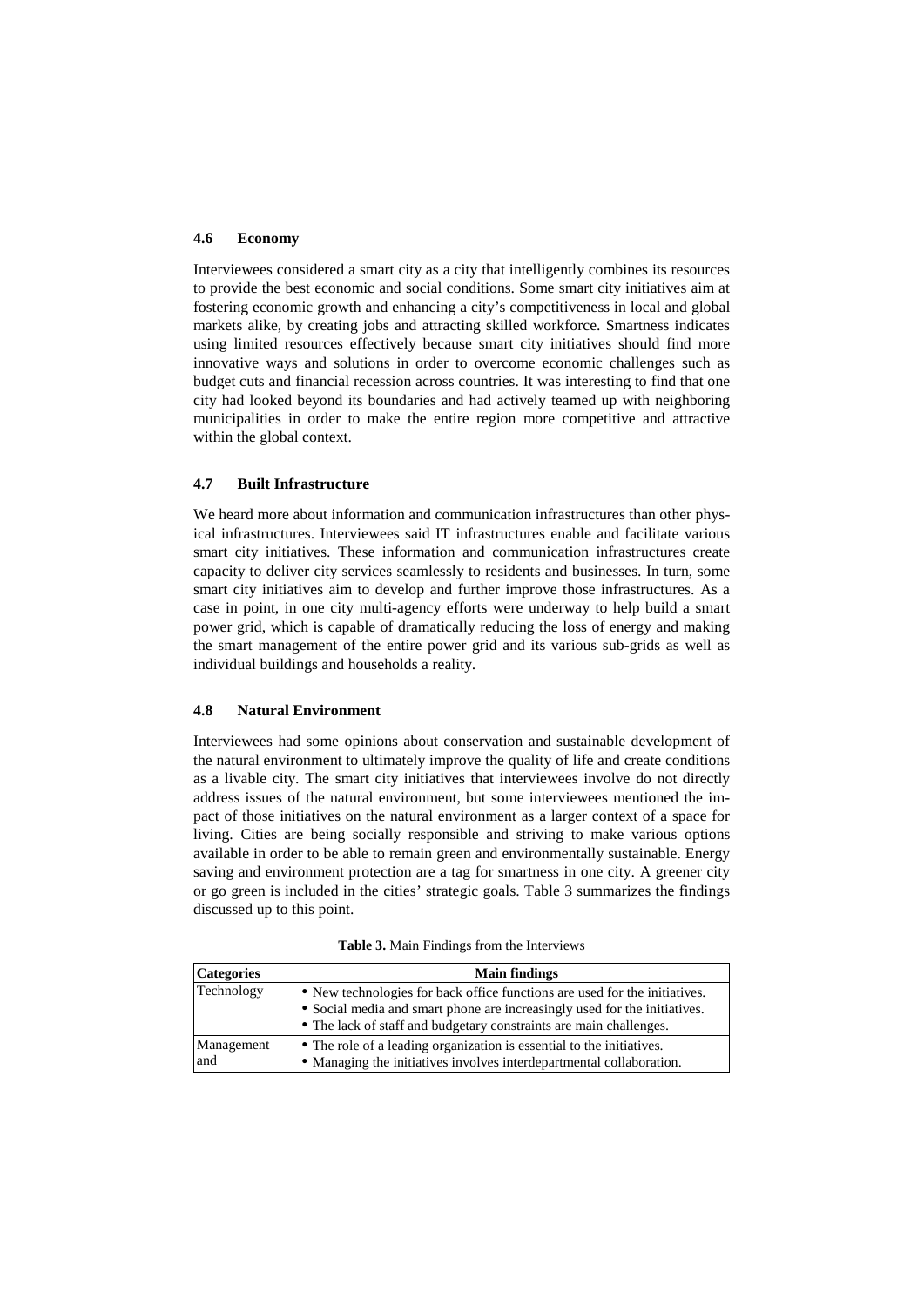| organization              | • The initiatives change organizational culture, and vice versa.<br>• The role of the top management and leadership is critically important.<br>• Limited funding continues as a major challenge.                                                                            |
|---------------------------|------------------------------------------------------------------------------------------------------------------------------------------------------------------------------------------------------------------------------------------------------------------------------|
| Policy context            | • Interdepartmental agreements shape the policy context of the initiatives.<br>• The executives' policy directions shape policy context.                                                                                                                                     |
| Governance                | • Various types of governance models and governance bodies exist.<br>Governance encompasses programmatic directions, budgetary and re-<br>source allocations, the interactions with external actors as well as internal<br>partnerships with other departments and agencies. |
| People and<br>communities | Smart city initiatives aim to better know people's wants and needs, in-<br>volve citizens, businesses, and other stakeholders, and also improve the<br>citizen-government relationship.                                                                                      |
| Economy                   | Smartness in the context of urban economy indicates overcoming eco-<br>nomic challenges, creating new jobs and businesses, and increasing re-<br>gional attractiveness and competitiveness.                                                                                  |
| Built<br>infrastructure   | • Smart city initiatives develop information and communication infrastruc-<br>tures, and in turn those infrastructures promote smart city initiatives.<br>Smart power grids and smart traffic control and steering are among such<br>initiatives.                            |
| Natural<br>environment    | Smart city initiatives help create desirable conditions for a livable and<br>sustainable city by preserving and protecting the natural environment,<br>which in turn increases the city's attractiveness and livability.                                                     |

## **5 Future Research and Concluding Remarks**

This study presented the findings from the first-round analysis of semi-structured interviews with government officials and managers in the four North American cities, with the reference to the Smart Cities Initiative Framework that the authors' previous paper [6] created. The study does not compare among smart city initiatives and the four cities focused, but it builds a new understanding of smart city initiatives and suggests insights and lessons that cities can share with each other.

The first-round findings reveal characteristics and challenges of smart city initiatives. Given budgetary pressures, financial constraints are main challenges in proceeding the initiatives. However, emerging technologies such as social media and mobile communication offer new opportunities to engage people in smart city initiatives. Smart city initiatives are changing organizational culture in some way. Datadriven and information-centric management enhances the level of transparency and accountability. Internal and external governance influences participatory and collaborative decision making related to smart city initiatives.

This study presents a first-round analysis of smart city initiatives and as such represents reconnaissance research. Future publications will focus on and discuss the investigated cases in fine detail. We will also add more smart city cases and practices around the world. At a later stage of our research we plan to perform a comparative study of smart city cases based on the data collected.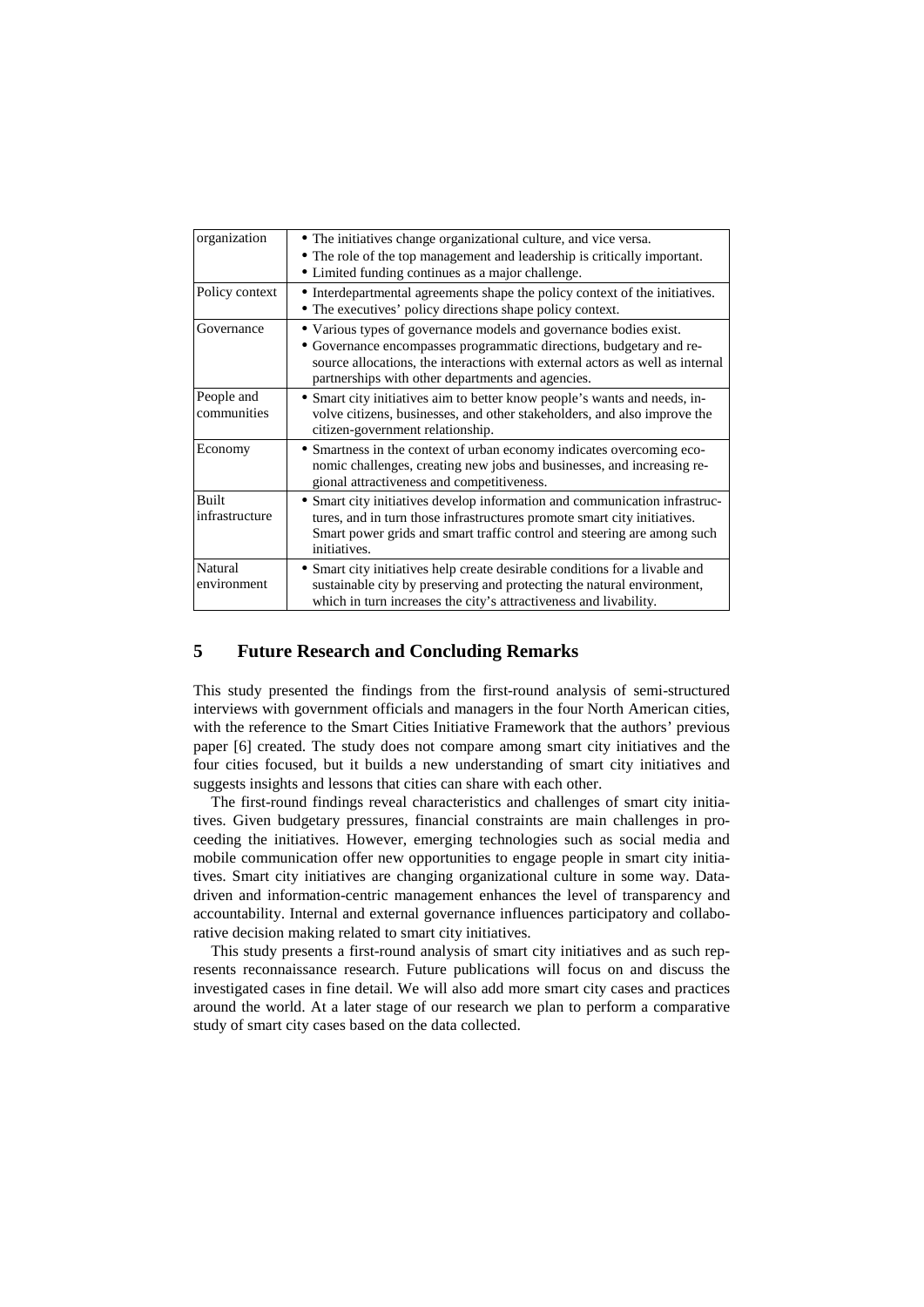## **6 Acknowledgement**

This study is partially supported by a grant from the Canadian Social Sciences and Humanities Research Council (SSHRC) of Canada and the home institutions of researchers in Canada, Mexico, and the United States: Université Laval, Centro de Investigación y Docencia Económicas, University of Washington, and the Center for Technology in Government, University at Albany. The authors want to thank the valuable help and support from all the members of the "*Smart Cities and Service Integration Project*" research team. The views and conclusions expressed in this paper are those of the authors and do not necessarily reflect the views of the SSHRC or their home institutions.

### **References**

- 1. Anavitarte, L., Tratz-Ryan, B.: Market Insight: 'Smart Cities' in Emerging Markets. Gartner, http://www.gartner.com/id=1468734 (2010)
- 2. Bakıcı, T., Almirall, E., Wareham, J.: A Smart City Initiative: The Case of Barcelona. Journal of Knowledge Economy, DOI: 10.1007/s13132-012-0084-9 (2012)
- 3. Boulton, A., Brunn, S. D., Devriendt, L.: Cyberinfrastructures and "Smart" World Cities: Physical, Human, and Soft Infrastructures. In: Derudder, B., Hoyler, M., Taylor, P. J., Witlox F. (eds.) International Handbook of Globalization and World Cities, pp. 198–208. Cheltenham, UK: Edward Elgar (2011)
- 4. Cairney, T., Speak, G.: Developing a 'Smart City': Understanding Information Technology Capacity and Establishing an Agenda for Change. Sydney, Australia: Centre for Regional Research and Innovation, University of Western Sydney (2000)
- 5. Caragliu, A., Del Bo, C., Nijkamp, P.: Smart cities in Europe. Journal of Urban Technology, 18(2), 65–82 (2011)
- 6. Chourabi, H., Nam, T., Walker, S., Gil-Garcia, J. R., Mellouli, S., Nahon, K., Pardo, T. A., Scholl, H. J.: Understanding Smart City Initiatives: An Integrative and Comprehensive Theoretical Framework. In: Proceedings of the 45th Hawaii International Conference on System Sciences, pp. 2289-2297 (2012)
- 7. Dirks, S., Gurdgiev, C., Keeling, M.: Smarter Cities for Smarter Growth: How Cities Can Optimizes Their Systems for the Talent-Based Economy. Somers, NY: IBM Global Business Services (2010)
- 8. Dirks, S., Keeling, M.: A Vision of Smarter Cities: How Cities Can Lead the Way into a Prosperous and Sustainable Future. Somers, NY: IBM Global Business Services (2009)
- 9. Dirks, S., Keeling, M., Dencik, J. How Smart is Your City?: Helping Cities Measure Progress. Somers, NY: IBM Global Business Services (2009).
- 10. Ebrahim, Z., Irani, Z.: E-government Adoption: Architecture and Barriers. Business Process Management Journal, 11(5), 589-611 (2005)
- 11. Flyvbjerg, B.: Five Misunderstandings about Case-study Research. Qualitative Inquiry, 12 (2), 219–245 (2006)
- 12. Giffinger, R., Fertner, C., Kramar, H., Kalasek, R., Pichler-Milanović, N., Meijers, E.: Smart Cities: Ranking of European Medium-Sized Cities. Vienna, Austria: Centre of Regional Science (SRF), Vienna University of Technology (2007)
- 13. Giffinger, R., Kramar, H., Haindl, G.: The Role of Rankings in Growing City Competition. In: Proceedings of the 11th European Urban Research Association Conference (2008)